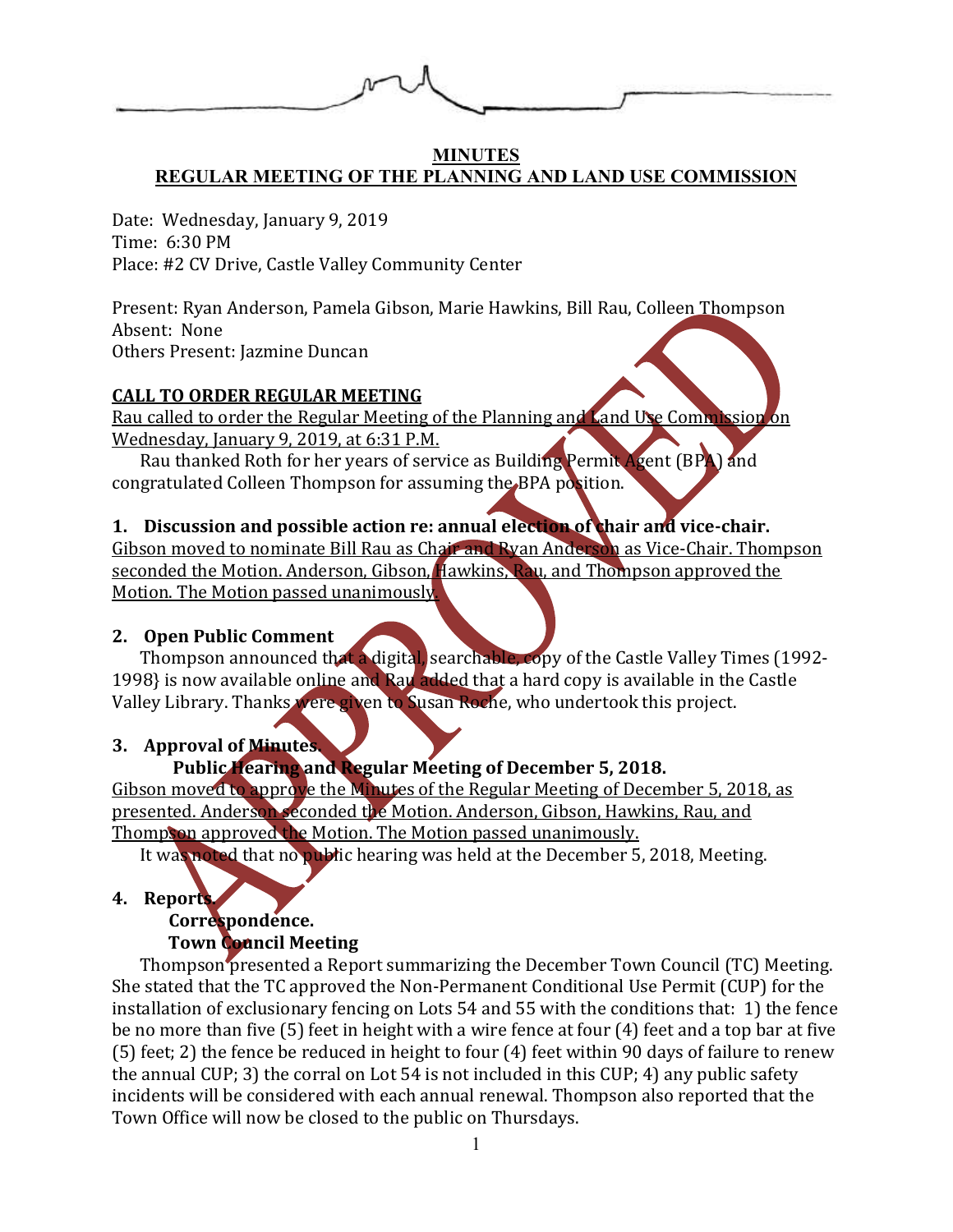

#### - **Permit Activity**.

Roth reported that no permits were issued during December 2018. She said that Thompson would assume reporting on building permit activity at the next PLUC Meeting. Thompson added that her training has begun and that she responded to one letter questioning the height of the new fence on the lot at the entrance to the Town. She said she measured and confirmed that the fence was four feet and responded to the query.

- **Updates on Recent Applications** - none.

#### **Procedural Matters.**

#### - **General Plan Survey Review**

PLUC Members reviewed a revised copy of the General Plan Survey reflecting decisions made at the last PLUC Meeting. They limited their discussion to Comments included on the current draft. The following decisions and discussions are described below: Section A – "STATISTICS" title changed to "COMMUNITY PROFILE.

Section D (Livestock) – Changed the last question to reflect the Town's role in regulating the impacts of best management practices (such as management of manure, flies, odors, etc.) on neighbors rather than direct enforcement of the best management practices. Section F (Roads) - Question regarding satisfaction with road conditions moved to

Infrastructure Section.

Section H (Ordinances & Enforcement)  $-\frac{1}{2}$  Clarified question to obtain input on alternate ways to structure the complaint process.

Section J (Community Life) – Deleted question #3 regarding associations with other entities in the area regarding regional issues, one of which was dark skies.

Section K (Government) – 1) Rau will consult with the Grand County Treasurer to determine the relative proportion of Castle Valley taxes to Grand County taxes. The PLUC will use the information to better phrase a question regarding attitudes towards the amount of tax paid by CV residents. 2) a question asking residents to weigh in for budget increases to cover special services like legal advice, water studies, EMT training was deleted because Mayor Duncan confirmed that these items are already budgeted at the target amount. 3) Rau will consult Bruce Keeler to better determine Keeler's intent for a question regarding support for non-fossil fuel energy.

New section for Infrastructure added which includes the question regarding satisfaction with roads from above.

Rau will prepare a new draft for review at the next PLUC Meeting and says his goal is to have the survey in the mail by July 2019.

### **NEW BUSINESS**

### **5. Discussion and possible action re: solar permit applications for 48 kW on Lot 54 and 75 kW on Lot 55.**

Rau reviewed the history of these applications: They were received about one and onehalf years ago and underwent much discussion back and forth between Town government and lawyers. They were eventually referred to the State Office of the Property Rights Ombudsman (PRO). On November 8, 2018, attorneys at the Ombudsman's office issued an advisory opinion stating the application was complete in form and should have received a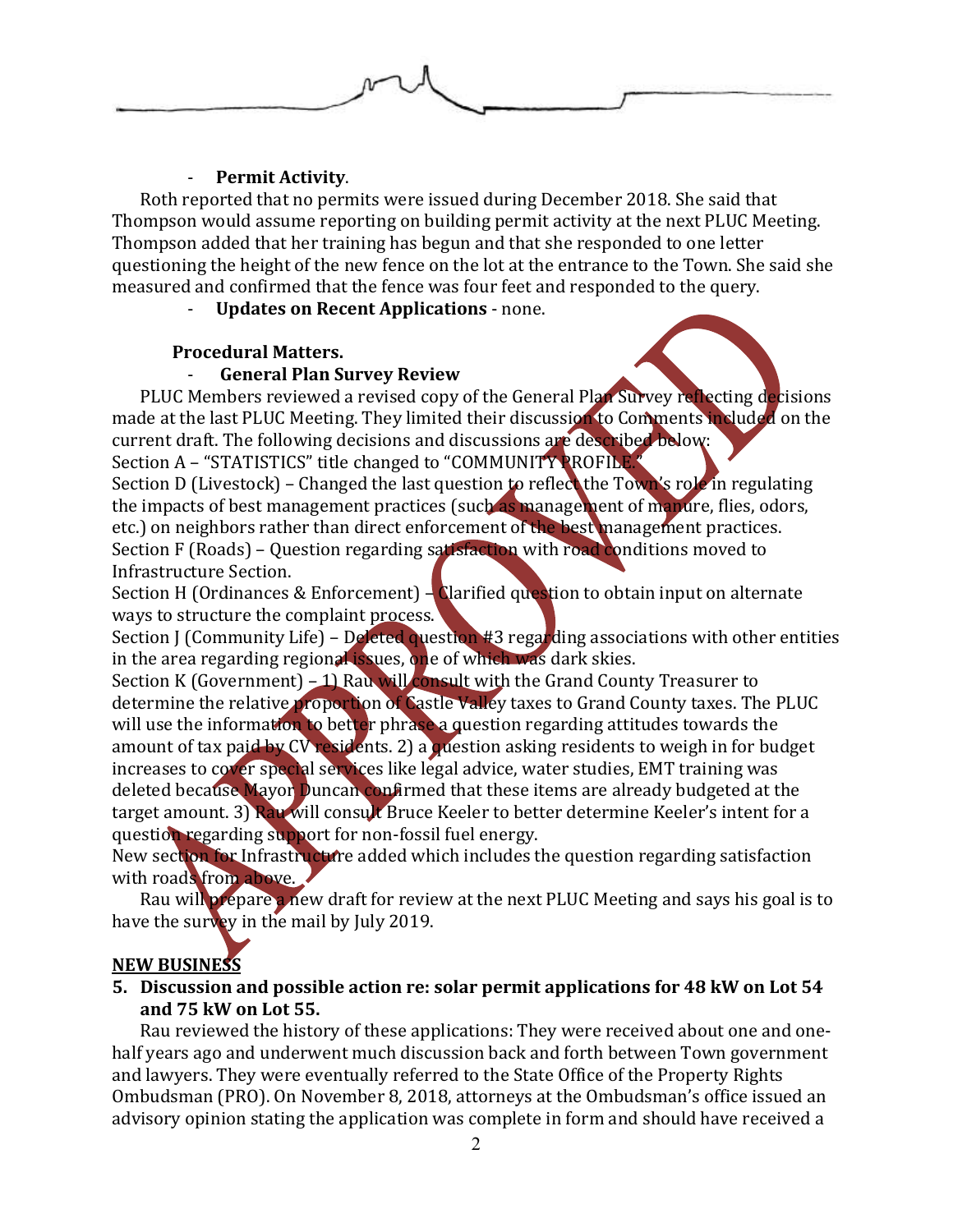

substantive review at the time of submission. According to Rau, the PRO advisory opinions carry a lot of weight in court. The opinion stated that "Utah Law provides that an application is complete and entitled to subsequent substantive review by the Land Use Authority when the application has been submitted in a form that complies with the requirements of applicable ordinances and pays all applicable fees." In summary Rau said that the PRO opinion states that despite the questions raised by the Town these applications were entitled to substantive review by the PLUC as submitted.

Anderson requested postponement of review of the applications to allow the opportunity to ask questions of the applicants face to face. Rau noted that several sets of questions have already been submitted to the applicants but he thinks there are still legitimate questions to ask of the applicants. Roth told PLUC Members that the documents in their binders include the six questions asked previously of the applicants and four additional requests for clarifying information along with responses submitted by the applicants.

Rau confirmed that the Ordinance in effect at the time the application was received only covered setbacks, which was why the PLUC had worked to create amendments to regulate solar installations.

Thompson reported that her review of the applications showed that the setbacks met the Ordinance requirements but said there were energy storage buildings included on the plans which may require permitting, and be subject to the 7000 S.F. limit.

Rau requested clarification of whether the system will be grid tied or use battery storage. He also stated that public safety and impact on the Town's infrastructure should be considered. He added that the PLUC does not know what limits Rocky Mountain Power (RMP) has on the size of solar systems.

Roth confirmed that the Grand County application form submitted by the applicants marked "none" on the RMP Work Order # line.

Thompson acknowledged that PLUC Members are not technical experts and not responsible for these provisions which are regulated by Grand County and RMP. It was agreed that the use of the phrase "grid tie" should be clarified.

Anderson asked about the building height of 30'6" on Lot 54. Roth explained that she could not determine the actual height from the plans but it was in the range of 30' to 30'6". She said that the elevation drawings for the roof mount panels showed the panels could be installed with up to a 6<sup>"</sup> gap between roof surface and panels. She noted, however, that building code does not allow panels to exceed the height of the ridge of the roof so the panels would not exceed the current building height.

Thompson also asked for clarification on whether the applicant is applying for net metering. The application says they "might".

To put this request in context, PLUC Members recalled that the largest solar system in place in Castle Valley was around 19 kW with an average size of 11 kW. The applicants plan to use their system for household and irrigation. Anderson will consult with Peter Lawson in Professor Valley to learn what size system he has to run his irrigation needs.

Rau encouraged PLUC Members to review the full application and generate questions for the applicants.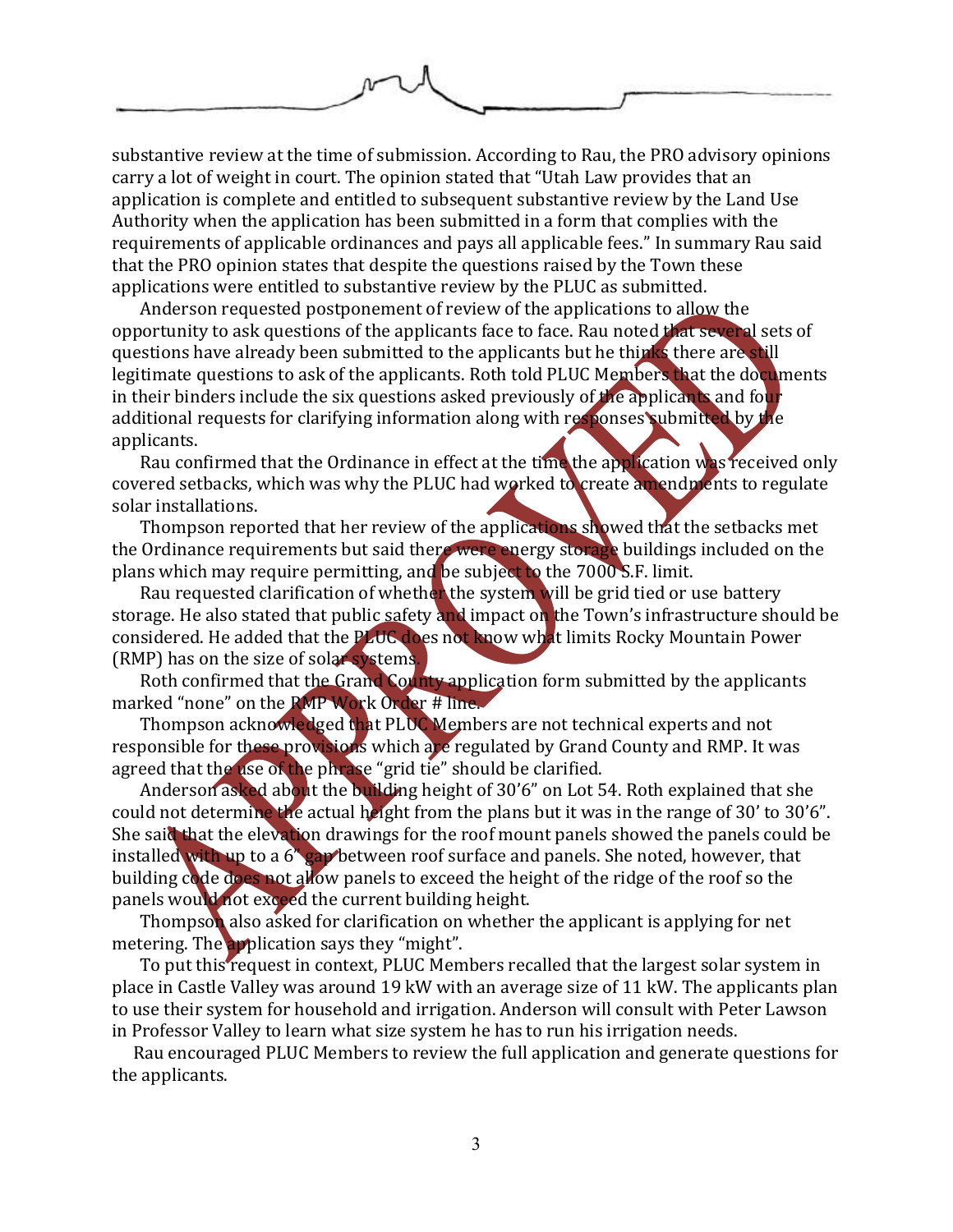

Roth added that the energy storage building on Lot 54 could put the applicants in excess of the maximum square footage allowed on a lot unless one of their outstanding building permits was voided.

A summary of questions and clarifications requested follows here:

- 1) The four requests from the letter of June 14, 2017 (in binder and application box).
- 2) The six questions from the letter of July 25, 2017 (in binder and application box).
- 3) Size and permitting of two energy storage buildings.
- 4) Clarification on plans for grid tie, net metering, and battery storage.
- 5) Identify any public safety issues.
- 6) Identify any impacts on Town infrastructure.

7) Determine whether the size of the proposed systems would be permitted by RMP. Anderson moved to table Item 5. Gibson seconded the Motion. Anderson, Gibson, Hawkins, Rau, and Thompson approved the Motion. The Motion passed unanimously.

**6. Discussion and possible action re: amendment to Ordinance 85-3, Section 4.9.1 to clarify livestock best management practices and control of livestock.**

Rau stated that the amendments proposed here are suggested in response to advice from the Town's lawyer and from lawyers in the Utah Property Rights Ombudsman's office and from training sessions attended by PLUC Members informing them of the importance of setting standards in ordinances that are clear and avoid ambiguity as much as possible in order to make them enforceable.

Rau referred to proposed changes to clarify and add basic standards to allow the Town to deal with issues related to animals in Section 4.9: Permitted Livestock Requirements by establishing a basis for determining the best management practices referred to in its introduction. His proposal splits the second paragraph of the introduction and adds the underlined words below:

*Livestock shall be maintained in such a way as to adhere to best management practices and standards as recommended by Utah State University Extension, the Utah Department of Agriculture, the federal Environmental Protection Agency (relating to air quality and water protection), and other county, state and for best management practices for livestock in the Town of Castle Valley listed in sections 4.9 and 4.10, below, are the following standards for raising and keeping of livestock within the Town:*

The proposed changes then convert the list of best management practices in the current ordinance to bullet points.

Rau also suggests a new third paragraph that prohibits livestock from roaming or being herded upon or across Town streets or the premises of other persons without "their" permission. Groups of less than five horses are exempted if ridden or led by rein.

According to Rau, the basis for this amendment is safety on the roads. Gibson agreed that there is no reason for livestock to be herded on the roads. Gibson noted that the proposed amendments address potential issues before they arise, rather than the Town reacting to new situations. Mayor Duncan observed that there is grazing range established within the Town boundary.

Gibson suggested restricting the prohibition to streets and roads since crossing another property without permission of the owner would be considered trespassing. She suggested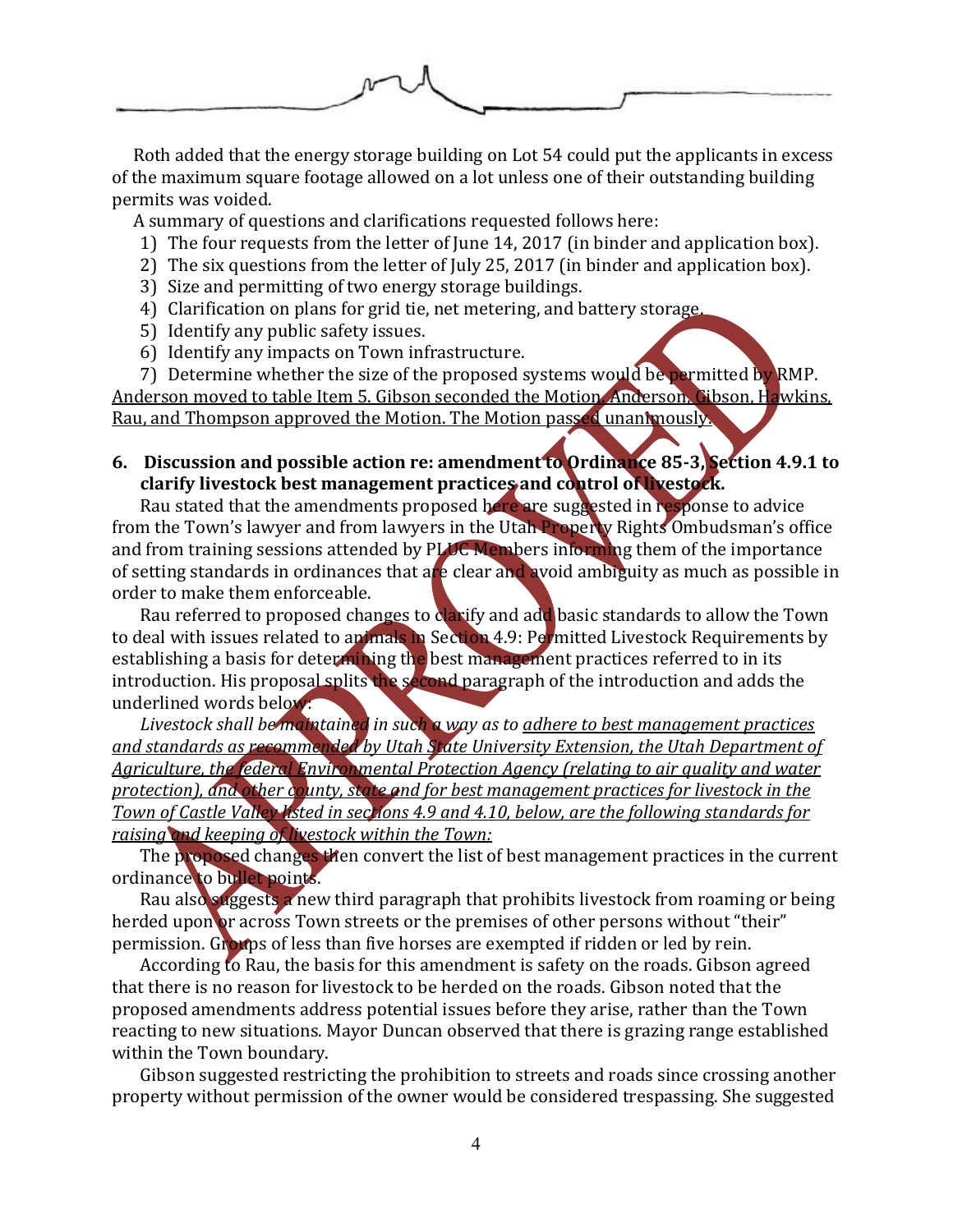

leaving the exemption for horses. Thompson suggested saying "four or fewer" horses rather than "less than five."

PLUC Members agreed to drop this item from the Agenda as identified and to incorporate it with proposed changes being considered under Item 8.

Anderson moved to change the order of business and untable Item 8. Thompson seconded the Motion. Anderson, Gibson, Hawkins, Rau, and Thompson approved the Motion. The Motion passed unanimously.

### **8. Discussion and possible action re: amendments to Ordinance 85-3, Section 4.9 to include the specific operating requirements described in Section 4.10.1 (A – L) (tabled).**

Anderson untabled Item 8 in the previous Motion. Thompson submitted a revised draft that incorporates suggestions earlier proposed by Mary Beth Fitzburgh and some of the suggested changes proposed in the previous discussion. PLUC Members discussed how much supporting information to provide with each best management practice and agreed that any changes made to best management practices in Section 4.9 should also be changed in Section 4.10.1 regarding specific review criteria for conditional use permits for livestock in excess of the permitted number. Thompson will research best management practices regarding how much outdoor area should be provided for large animals.

PLUC Members agreed to drop this item from the Agenda as identified and to incorporate it with proposed changes being considered under Item 6. Thompson and Roth will consult with one another to develop the wording for the new Agenda item that states the intent to "establish consistency" between the two sections (4.9, 4.9.1, 4.9.2 and 4.10.1).

#### **UNFINISHED BUSINESS**

**7. Discussion and possible action re: amendments to Ordinance 95-6: An Ordinance regarding the Building Permit and Other Land Use Permit Processes to align it with proposed amendments proposed to Ordinance 85-3 (tabled).**

Anderson moved to untable Item 7. Gibson seconded the Motion. Anderson, Gibson, Hawkins, Rau, and Thompson approved the Motion. The Motion passed unanimously.

Rau and Roth reported that they had met with Orion Rogers and Jonathan Dutrow of the Southeast Utah Health Department (SEUHD) to discuss the septic permitting process in Castle Valley. They reported that SEUHD has agreed to honor Castle Valley setbacks when possible but say they have the priority under Utah State Law to decide where the septic system will be located. SEUHD is required by law to adhere to minimum distances between septics and between septics and wells. SEUHD wants Castle Valley to drop its septic permit as a requirement for theirs. According to Mayor Duncan, the Town's attorney says that the Town can still require its own septic permit, but Roth and Duncan agreed that it was difficult to fit our permit into the process. If CV requires its permit first, then the property owner will not know where the system will be located. If CV requires its permit after the SEUHD permit is approved, there is no reason for the permit.

Rau and Roth suggested that the Town Council or Mayor take the role in negotiating the process with SEUHD. Mayor Duncan suggested that the Town's ordinance might describe when an exemption from setbacks would be allowed. It was also suggested that a septic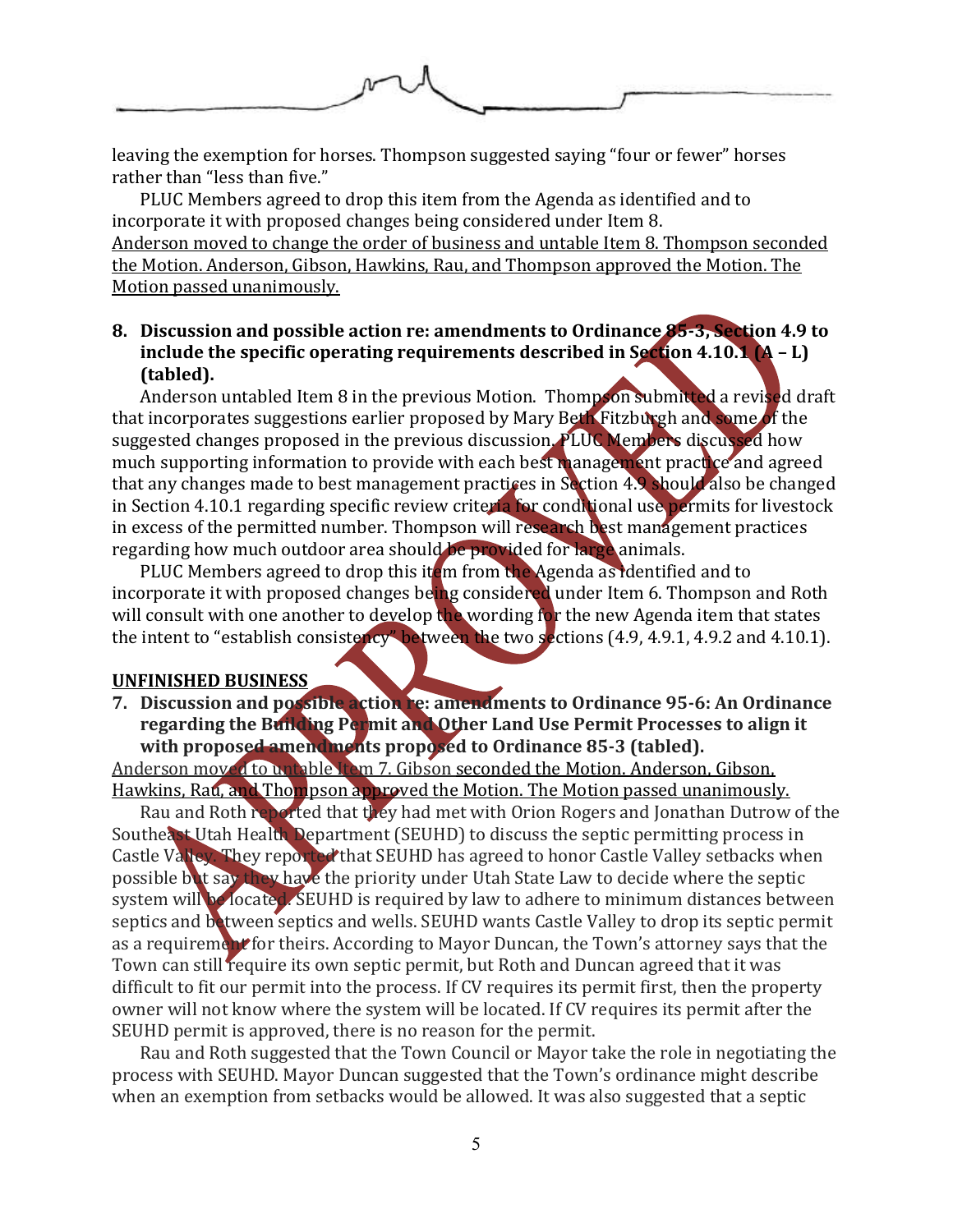

information sheet be required as an acknowledgement sign-off before approving a building permit.

Rau also reported on the SEUHD response to annual septic inspections of the Castle Valley Inn. According to Rau, Rogers had suggested the CV BPA could inspect the septic field by walking across it to determine if it were "mushy."

Roth explained that the septic permitting issue was holding up a recommendation from the PLUC to the TC to adopt proposed amendments to Ordinance 95-6: an ordinance regarding the building permit and other land use permit processes.

Thompson moved to recommend the Town Council adopt the amendments to Ordinance 95-6 as presented with a recommendation that the Town Council negotiate specific details regarding the septic permitting process with the Local Health Department. Anderson seconded the Motion. Anderson, Gibson, Hawkins, Rau, and Thompson approved the Motion. The Motion passed unanimously.

# **9. Discussion and possible action re: proposed amendments to Ordinance 2003-3 (tabled).**

Gibson moved to untable Item 9. Anderson seconded the Motion. Anderson, Gibson, Hawkins, Rau, and Thompson approved the Motion. The Motion passed unanimously.

Both Rau and Thompson submitted proposed changes that eliminates a commercial designation as a requirement, replaces it with the growing of crops or orchards, limits maximum exclusionary fencing to an area of one acre, lowers the maximum height to six feet, acknowledges double fencing as exclusionary, creates a setback for exclusionary fences, and clarifies the type of repairs that can be made on non-complying fences. Other suggestions included better definitions for solid-fences, corral fences, and electrified fences, establishing that the setback be measured from the road easement, and encouraging property owners to remove "grandfathered" exclusionary fences.

Mayor Duncan suggested that the PLUC contact Department of Wildlife Resources (DWR) biologist Dustin Mitchell for ideas about the Town deer and how to create a fencing ordinance that would address some of the deer migration issues such as setbacks that they face, including how narrow a corridor deer would move through. Thompson will contact Mitchell. Duncan added that, according to DWR, the Town deer herd is showing signs of chronic wasting disease which creates a concern for DWR regarding the effect of the migratory deer mingling with Town deer.

Hawkins moved to retable Item 9. Thompson seconded the Motion. Anderson, Gibson, Hawkins, Rau, and Thompson approved the Motion. The Motion passed unanimously.

### **10. Discussion re: storage of fuels and hazardous materials within the Town (tabled).**

Anderson moved to untable Item 10. Gibson seconded the Motion. Anderson, Gibson, Hawkins, Rau, and Thompson approved the Motion. The Motion passed unanimously. PLUC Members agreed to drop Item 10 from the Agenda.

### **11. Discussion re: future amendments to Ordinance 85-3 (tabled).** Anderson moved to untable Item 11. Thompson seconded the Motion. Anderson, Gibson,

Hawkins, Rau, and Thompson approved the Motion. The Motion passed unanimously.